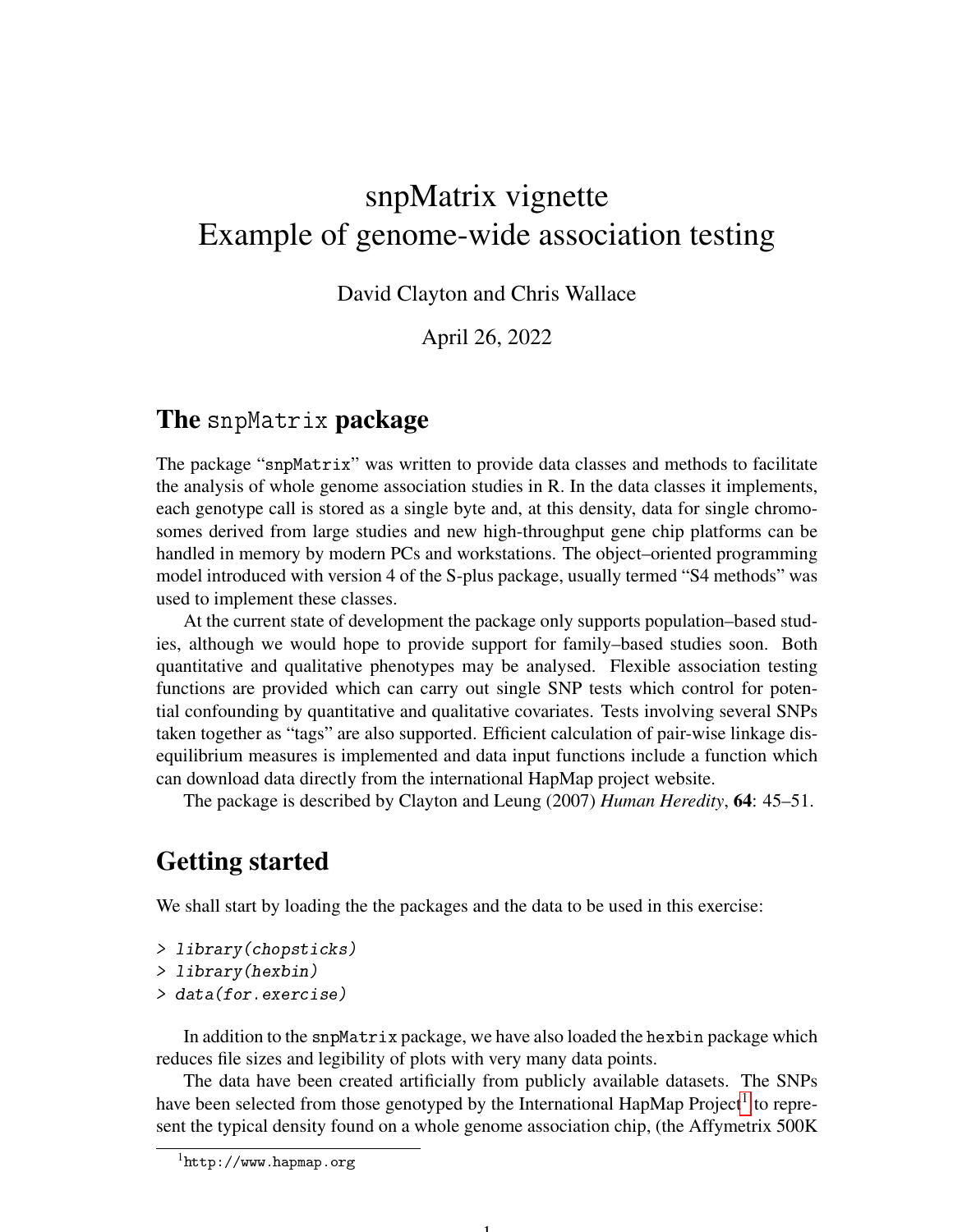platform<sup>[2](#page-1-0)</sup>) for a moderately sized chromosome (chromosome 10). A (rather too) small study of 500 cases and 500 controls has been simulated allowing for recombination using beta software from Su and Marchini. Re-sampling of cases was weighted in such a way as to simulate three "causal" locus on this chromosome, with multiplicative effects of 1.3, 1.4 and 1.5 for each copy of the risk allele at each locus. It should be noted that this is a somewhat optimistic scenario!

You have loaded three objects:

1. snps.10, an object of class "snp.matrix" containing a matrix of SNP genotype calls. Rows of the matrix correspond to subjects and columns correspond to SNPs:

```
> show(snps.10)
A snp.matrix with 1000 rows and 28501 columns
Row names: jpt.869 ... ceu.464
Col names: rs7909677 ... rs12218790
```
2. snp.support, a conventional R data frame containing information about the SNPs typed. To see its contents:

```
> summary(snp.support)
```

|            |  | chromosome position                            | $A1 \tA2$ |  |
|------------|--|------------------------------------------------|-----------|--|
| Min. :10   |  | Min. : 101955 A:14019 C: 2349                  |           |  |
|            |  | 1st Qu.:10 1st Qu.: 28981867 C:12166 G:12254   |           |  |
|            |  | Median : 10 Median : 67409719 G: 2316 T: 13898 |           |  |
| Mean : 10  |  | Mean : 66874497                                |           |  |
|            |  | 3rd Qu.:10 3rd Qu.:101966491                   |           |  |
| $Max.$ :10 |  | Max. :135323432                                |           |  |

Row names of this data frame correspond with column names of snps.10 and comprise the (unique) SNP identifiers.

3. subject.support, another conventional R data frame containing further information about the subjects. The row names coincide with the row names of snps.10 and comprise the (unique) subject identifiers. In this simulated study there are only two variables:

```
> summary(subject.support)
      cc stratum
Min. : 0.0 CEU : 494
1st Qu.:0.0 JPT+CHB:506
Median :0.5
Mean :0.5
3rd Qu.:1.0
Max. : 1.0
```
<span id="page-1-0"></span> $^{2}$ http://www.affymetrix.com/support/technical/sample\_data/500k\_hapmap\_genotype\_data.affx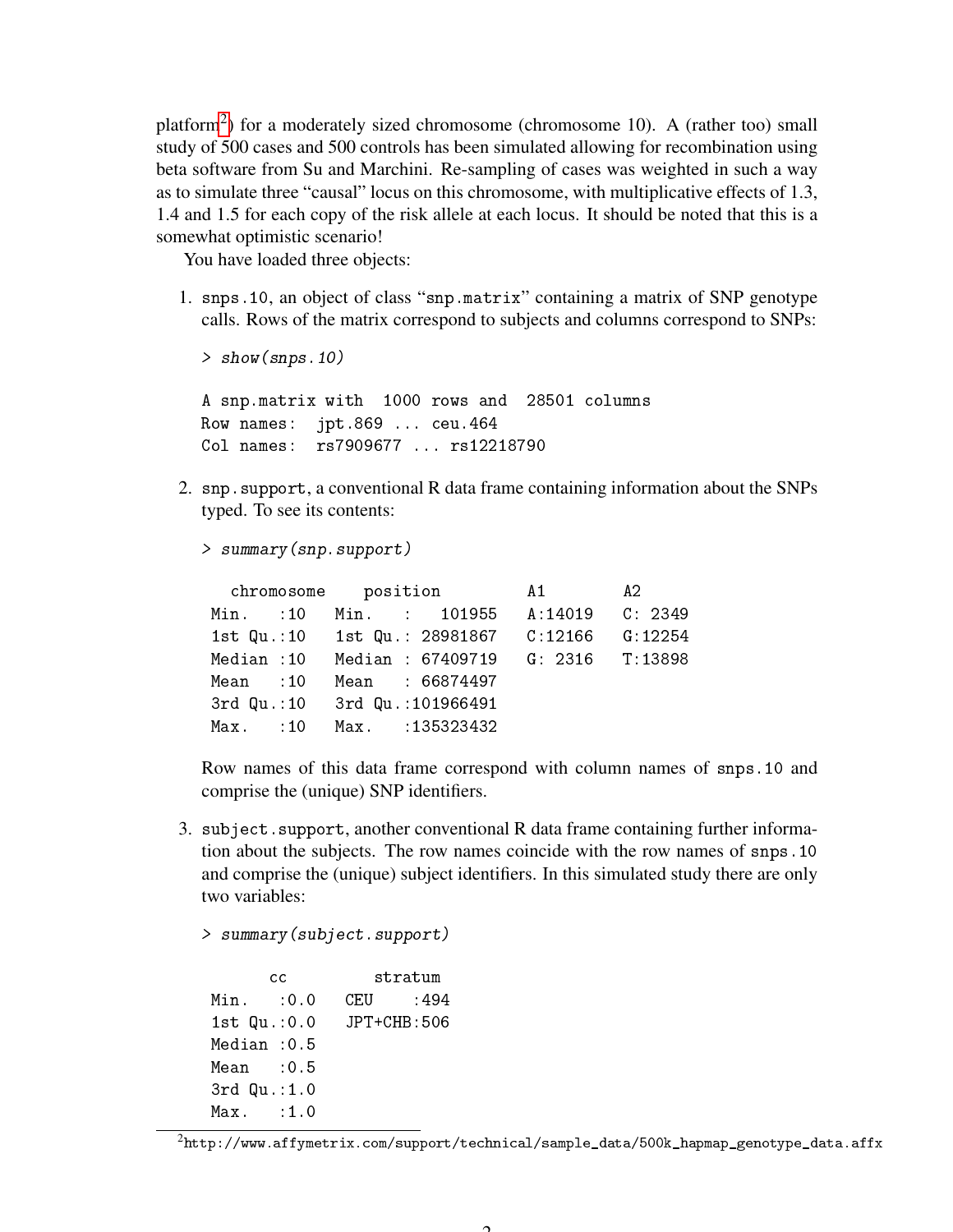The variable cc identifies cases  $(cc=1)$  and controls  $(cc=0)$  while stratum, coded 1 or 2, identifies a stratification of the study population — more on this later.

In general, analysis of a whole–genome association study will require a subject support data frame, a SNP support data frame for each chromosome, and a SNP data file for each chromosome<sup>[3](#page-2-0)</sup>.

You may have noticed that it was not suggested that you should examine the contents of snps.10 by typing summary(snps.10). The reason is that this command produces one line of summary statistics for each of the 12,400 SNPs. Instead we shall compute the summary and then summarise it!

```
> snpsum <- summary(snps.10)
> summary(snpsum)
```
Calls Call.rate MAF P.AA Min. : 975 Min. :0.975 Min. :0.0000 Min. :0.00000 1st Qu.: 988 1st Qu.:0.988 1st Qu.:0.1258 1st Qu.:0.06559 Median : 990 Median :0.990 Median :0.2315 Median :0.26876 Mean : 990 Mean :0.990 Mean :0.2424 Mean :0.34617 3rd Qu.: 992 3rd Qu.:0.992 3rd Qu.:0.3576 3rd Qu.:0.60588 Max. :1000 Max. :1.000 Max. :0.5000 Max. :1.00000 P.AB P.BB z.HWE Min. :0.0000 Min. :0.00000 Min. :-21.9725 1st Qu.:0.2080 1st Qu.:0.06465 1st Qu.: -2.8499 Median :0.3198 Median :0.27492 Median : -1.1910 Mean :0.3074 Mean :0.34647 Mean : -1.8610 3rd Qu.:0.4219 3rd Qu.:0.60362 3rd Qu.: -0.1014 Max. :0.5504 Max. :1.00000 Max. : 3.7085

The contents of snpsum are fairly obvious from the output from the last command. We could look at a couple of summary statistics in more detail:

 $NA's$  : 4

 $> par(mfrow = c(1, 2))$ 

> hist(snpsum\$MAF)

> hist(snpsum\$z.HWE)

<span id="page-2-0"></span><sup>&</sup>lt;sup>3</sup>Support files are usually read in with general tools such as read.table(). The snpMatrix package contains a number of tools for reading SNP genotype data into an object of class "snp.matrix".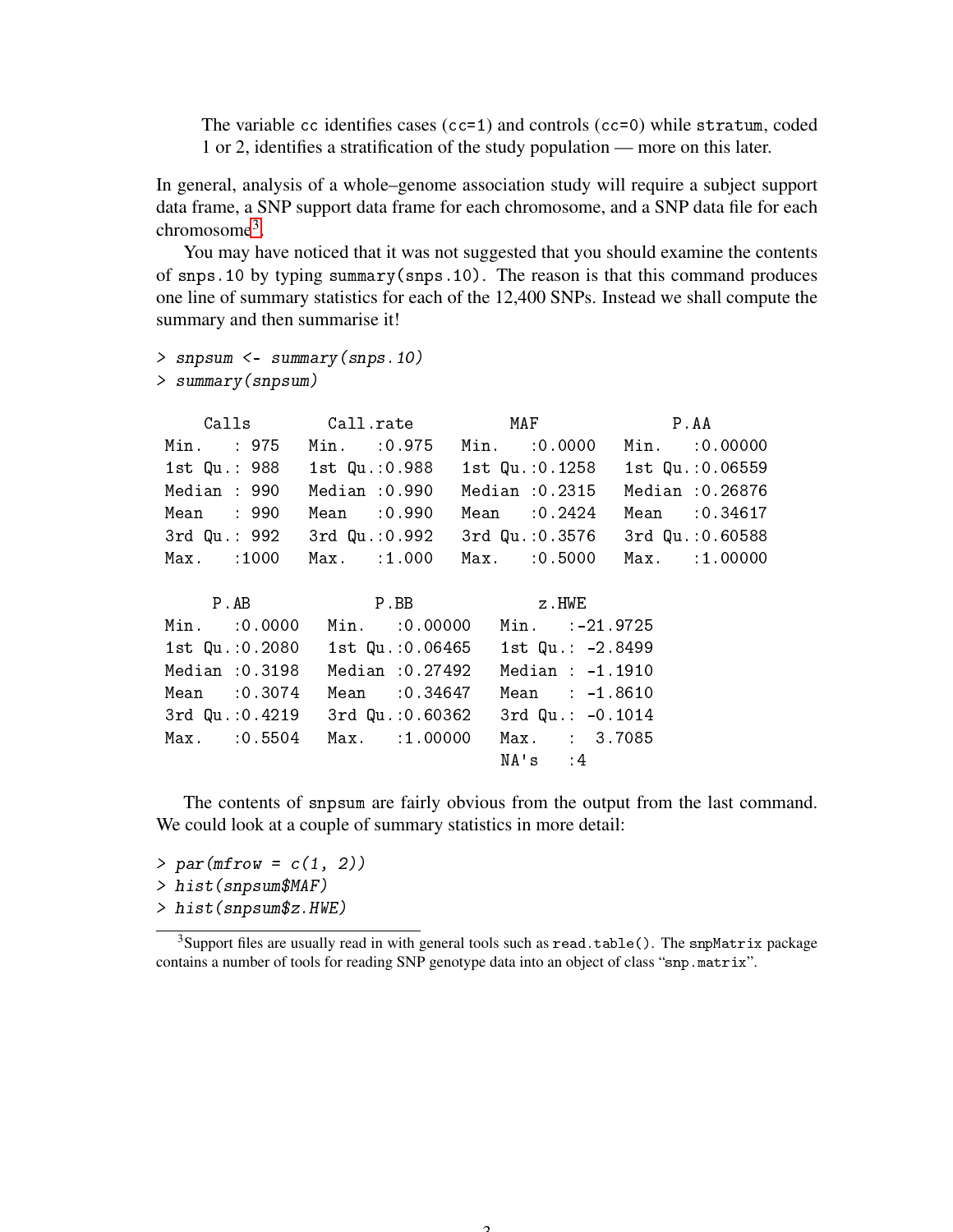

The latter should represent a *z*-statistic. *i.e.* a statistic normally distributed with mean zero and unit standard deviation under the hypothesis of Hardy–Weinberg equilibrium (HWE). Quite clearly there is extreme deviation from HWE, but this can be accounted for by the manner in which this synthetic dataset was created.

A useful tool to detect samples that have genotyped poorly is row.summary(). This calculates call rate and mean heterozygosity across all SNPs for each subject in turn:

```
> sample.qc <- row.summary(snps.10)
> summary(sample.qc)
  Call.rate Heterozygosity
Min. :0.9879 Min. :0.0000
 1st Qu.:0.9896 1st Qu.:0.2993
Median :0.9900 Median :0.3078
Mean :0.9900 Mean :0.3074
3rd Qu.:0.9904 3rd Qu.:0.3159
Max. :0.9919 Max. :0.3386
> par(mfrow = c(1, 1))> plot(sample.qc)
```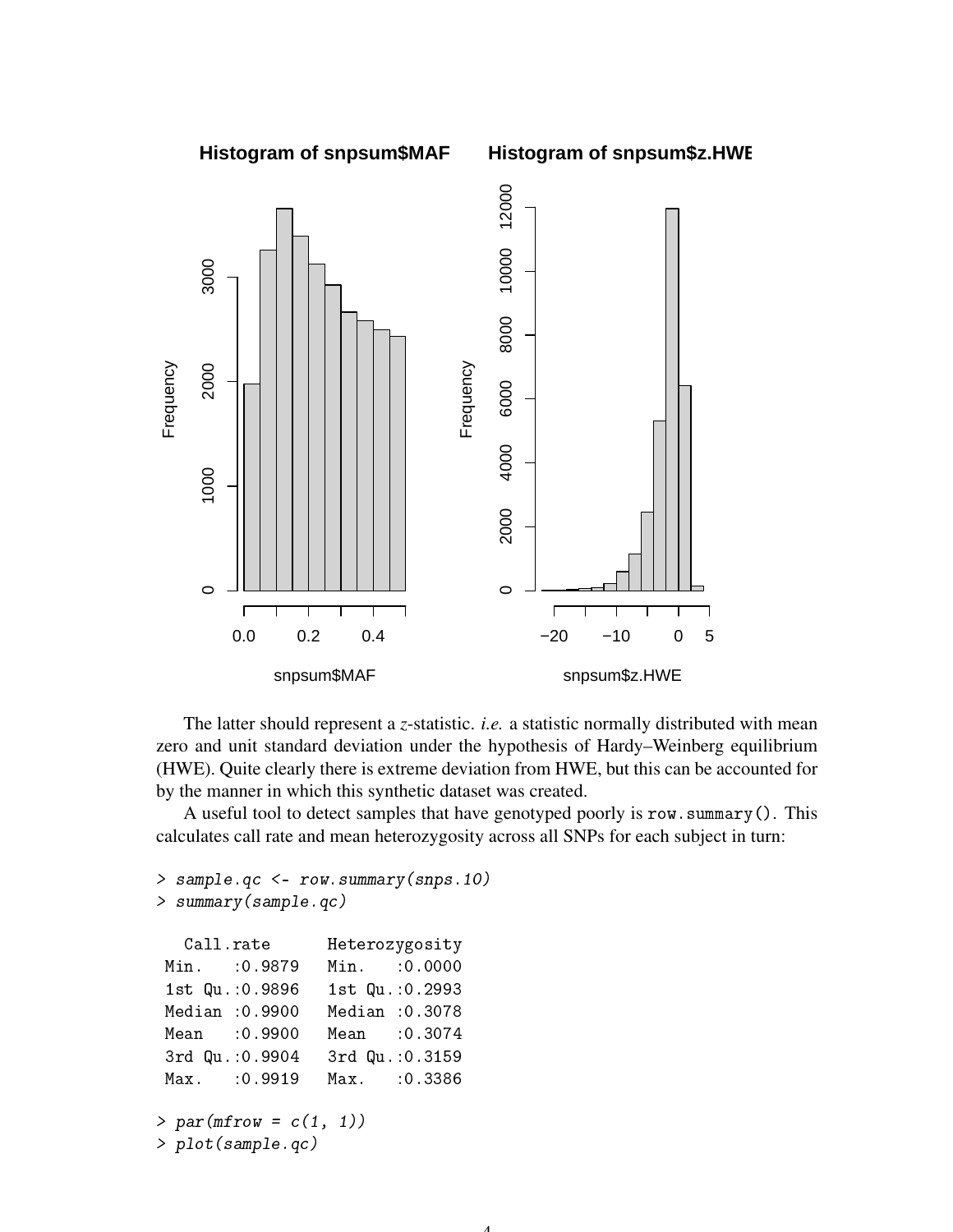

## The analysis

We'll start by removing the three 'outlying' samples above (the 3 samples with Heterozygosity near zero):

```
> use <- sample.qc$Heterozygosity > 0
> snps.10 <- snps.10[use, ]
> subject.support <- subject.support[use, ]
```
Then we'll see if there is any difference between call rates for cases and controls. First generate logical arrays for selecting out cases or controls:[4](#page-4-0)

```
> if.case \leq subject.support$cc == 1
> if.control <- subject.support$cc == 0
```
Now we recompute the genotype summary separately for cases and controls:

> sum.cases <- summary(snps.10[if.case, ]) > sum.controls <- summary(snps.10[if.control, ])

<span id="page-4-0"></span><sup>&</sup>lt;sup>4</sup>These commands assume that the subject support frame has the same number of rows as the SNP matrix and that they are in the same order. Otherwise a slightly more complicated derivation is necessary.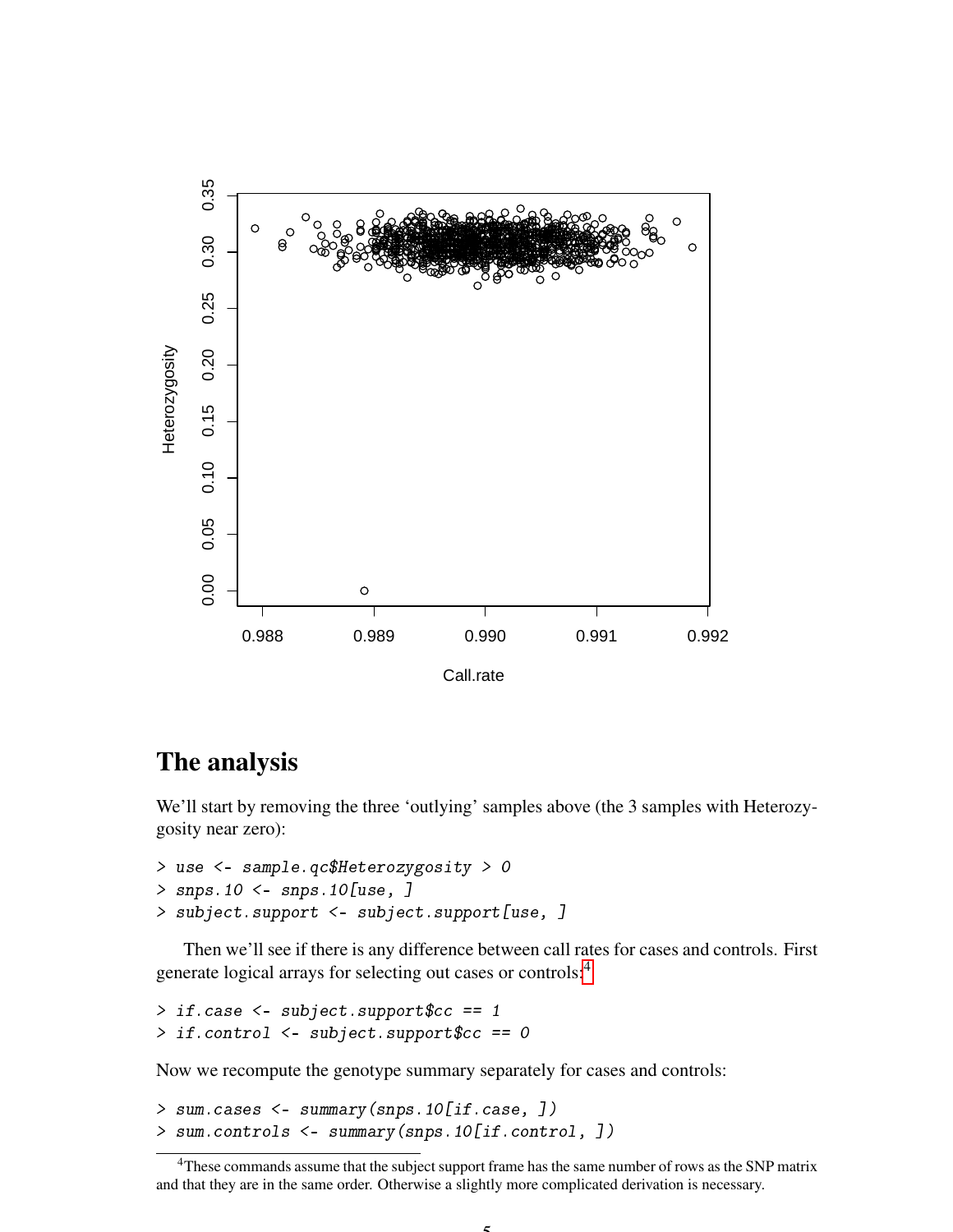and plot the call rates, using hexagonal binning and superimposing a line of slope 1 through the origin:

```
> hb <- hexbin(sum.controls$Call.rate, sum.cases$Call.rate, xbin = 50)
> sp < - plot(hb)> hexVP.abline(sp$plot.vp, a = 0, b = 1, col = "black")
```


There is

no obvious difference in call rates. This is not a surprise, since no such difference was built into the simulation. In the same way we could look for differences between allele frequencies, superimposing a line of slope 1 through the origin:

```
> sp <- plot(hexbin(sum.controls$MAF, sum.cases$MAF, xbin = 50))
> hexVP.abline(sp$plot.vp, a = 0, b = 1, col = "white")
```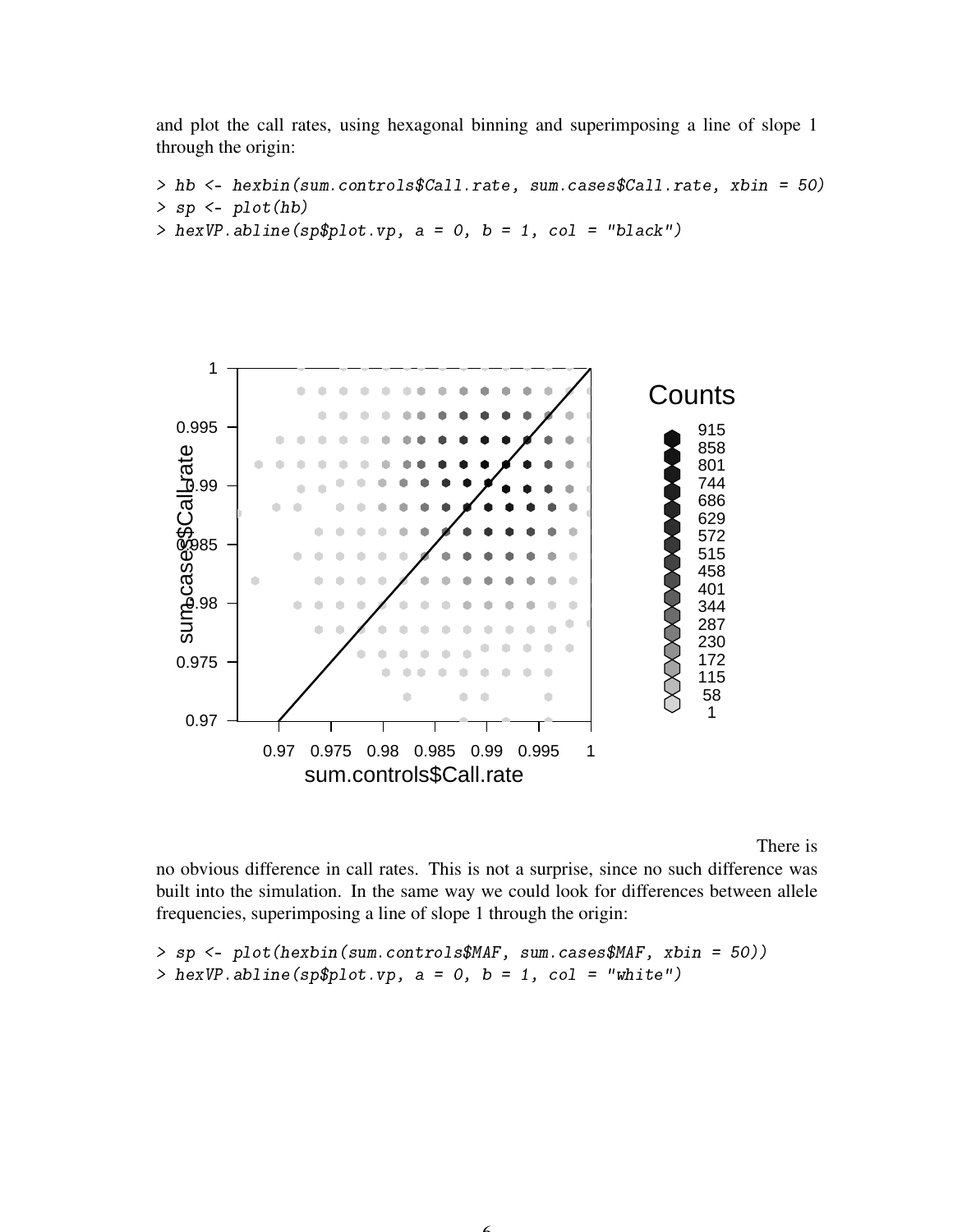

This is not a very effective way to look for associations, but if the SNP calling algorithm has been run separately for cases and controls this plot can be a useful diagnostic for things going wrong (*e.g.* different labelling of clusters).

It should be stressed that, for real data, the plots described above would usually have many more outliers. Our simulation did not model the various biases and genotype failures that affect real studies.

The fastest tool for carrying out simple tests for association taking the SNP one at a time is single.snp.tests. The output from this function is a data frame with one line of data for each SNP. Running this in our data and summarising the results:

```
> tests <- single.snp.tests(cc, data = subject.support, snp.data = snps.10)
```
Some words of explanation are required. In the call, the snp.data= argument is mandatory and provides the name of the matrix providing the genotype data. The data= argument gives the name of the data frame that contains the remaining arguments — usually the subject support data frame<sup>[5](#page-6-0)</sup>.

Let us now see what has been calculated:

> summary(tests)

<span id="page-6-0"></span> $5$ This is not mandatory — we could have made cc available in the global environment. However we would then have to be careful that the values are in the right order; by specifying the data frame, order is forced to be correct by checking the order of the row names for the data and snp.data arguments.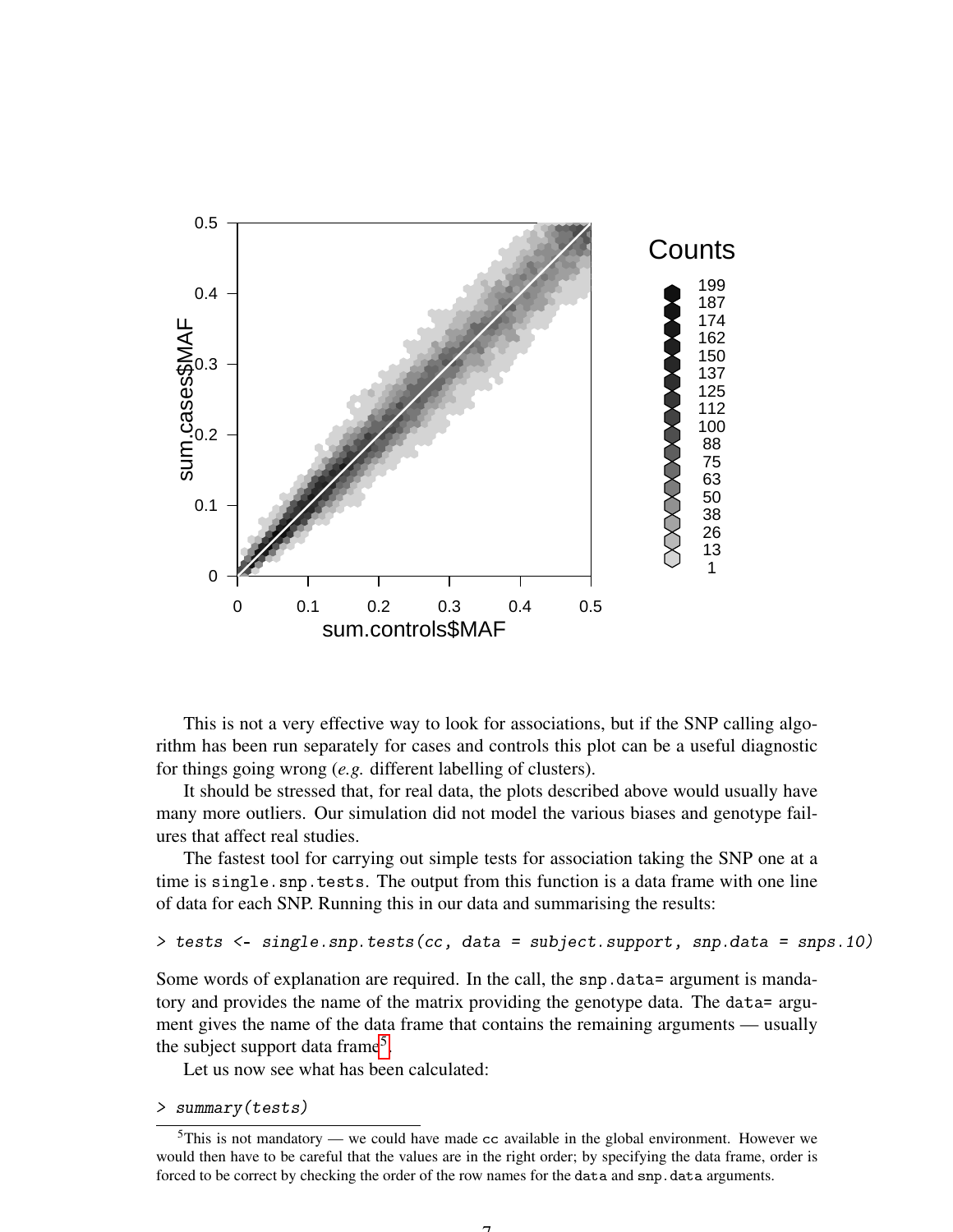|                     | chi2.1df chi2.2df p.1df p.2df                                   |                |                 |
|---------------------|-----------------------------------------------------------------|----------------|-----------------|
| Min. : 0.0000       | Min. : 0.0000                                                   | Min. : 0.0000  | Min. : 0.0000   |
|                     | 1st Qu.: 0.1724 1st Qu.: 0.7915 1st Qu.: 0.1410 1st Qu.: 0.1601 |                |                 |
| Median : $0.7729$   | Median : 1.8562                                                 | Median :0.3793 | Median : 0.3953 |
| Mean : 1.5608       | Mean : 2.5961                                                   | Mean : 0.4192  | Mean : 0.4282   |
| $3rd$ Qu.: $2.1670$ | 3rd Qu.: 3.6635 3rd Qu.: 0.6780 3rd Qu.: 0.6732                 |                |                 |
| Max. :34.0217       | Max. :37.2487                                                   | Max. :1.0000   | Max. :1.0000    |
|                     | NA's :4 NA's :826 NA's :4 NA's :826                             |                |                 |
| N                   |                                                                 |                |                 |
| Min. : 974          |                                                                 |                |                 |
| 1st Qu.:987         |                                                                 |                |                 |
| Median: 989         |                                                                 |                |                 |
| Mean :989           |                                                                 |                |                 |
| 3rd Qu.:991         |                                                                 |                |                 |
| Max. :999           |                                                                 |                |                 |
|                     |                                                                 |                |                 |

We have, for each SNP, chi-squared tests on 1 and 2 degrees of freedom (df), together with *N*, the number of subjects for whom data were available. The 1 df test is the familiar Cochran-Armitage test for codominant effect while the 2 df test is the conventional Pearsonian test for the  $3 \times 2$  contingency table. The large number of NA values for the latter test reflects the fact that, for these SNPs, the minor allele frequency was such that one homozygous genotype did not occur in the data.

We will probably wish to restrict our attention to SNPs that pass certain criteria. For example

 $>$  use  $<-$  snpsum\$MAF  $>$  0.01 & snpsum\$z.HWE $\degree$ 2 < 200

(The Hardy-Weinberg filter is ridiculous and reflects the strange characteristics of these simulated data. In real life you might want to use something like 16, equivalent to a 4SE cut-off). To see how many SNPs pass this filter

```
> sum(use)
```

```
[1] 28184
```
We will now throw way the discarded test results and save the positions of the remaining SNPs

```
> tests <- tests[use, ]
> position <- snp.support[use, "position"]
```
We now calculate *p*-values for the Cochran-Armitage tests and plot minus logs (base 10) of the *p*-values against position, with a horizontal line corresponding to  $p = 10^{-6}$ .

 $\mathbf{o}$ 

```
> p1 <- pchisq(tests$chi2.1df, df = 1, lower.tail = FALSE)
> plot(hexbin(position, -log10(p1), xbin = 50))
```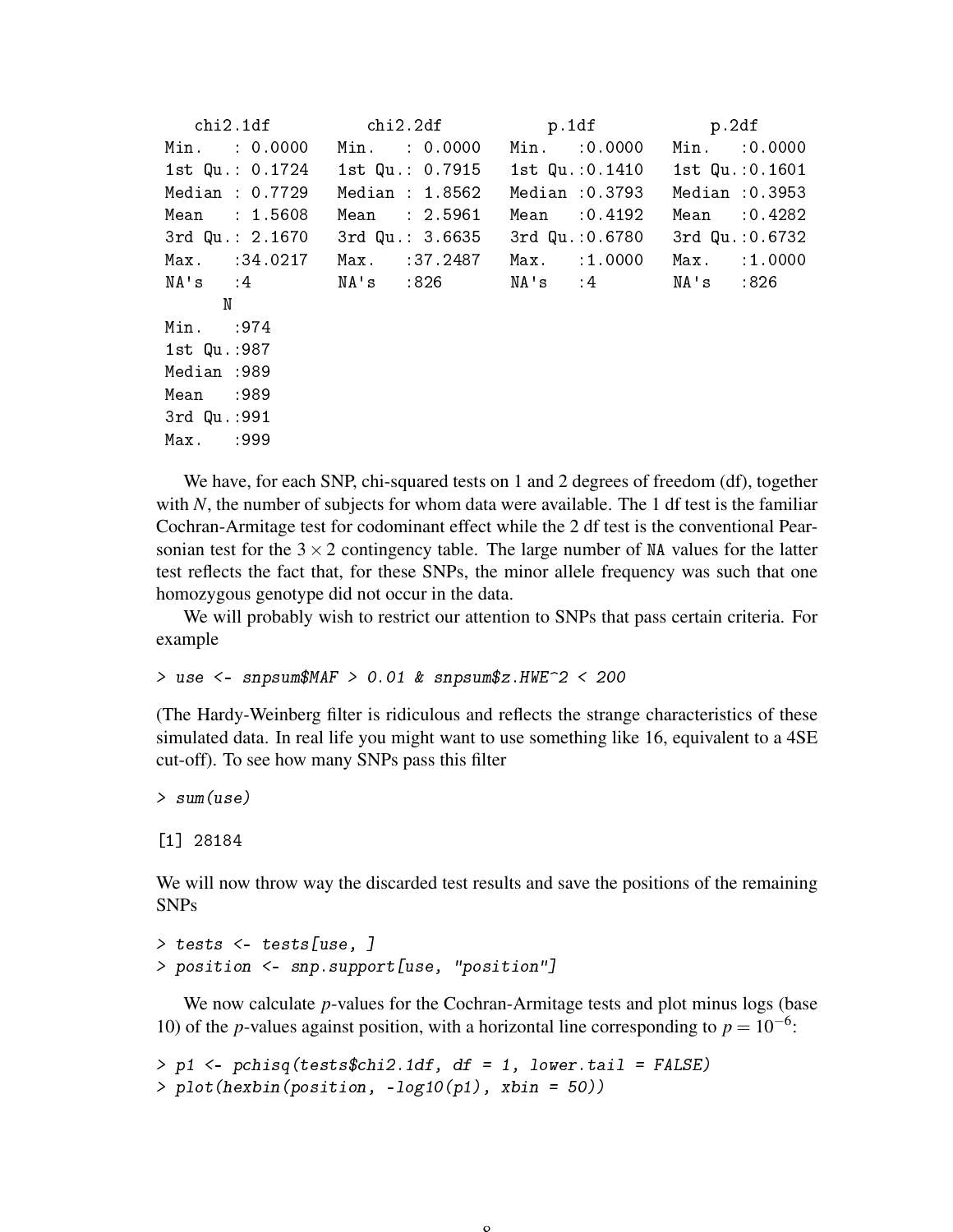

Clearly there are far too many "significant" results, an impression which is made even clearer by the quantile-quantile (QQ) plot:

 $> qq.chisq(tests$ chi2.1df, df = 1)

|              | omitted  | lambda   |
|--------------|----------|----------|
| 28184.000000 | 0.000000 | 1.676657 |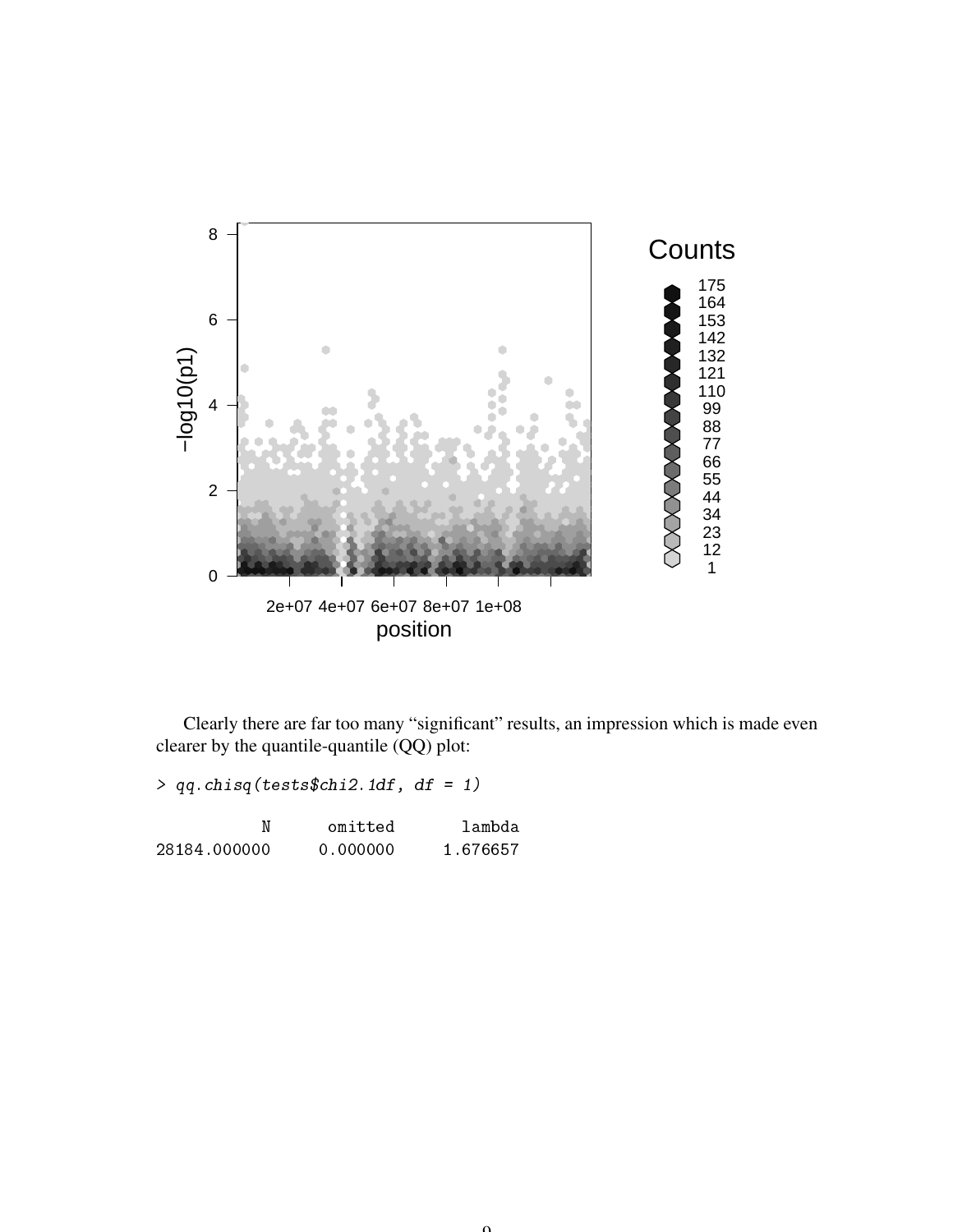

Expected distribution: chi−squared (1 df) Expected

The three numbers returned by this command are the number of tests considered, the number of outliers falling beyond the plot boundary, and the slope of a line fitted to the smallest 90% of values. The "concentration band" for the plot is shown in grey. This region is defined by upper and lower probability bounds for each order statistic. The default is to use the 2.5% and 95.7% bounds<sup>[6](#page-9-0)</sup>.

This over-dispersion of chi-squared values was built into our simulation. The data were constructed by re-sampling individuals from *two* groups of HapMap subjects, the CEU sample (of European origin) and the JPT+CHB sample (of Asian origin), The  $55\%$ of the cases were of European ancestry as compared with only 45% of the controls. We can deal with this by stratification of the tests, achieved by adding the stratum argument to the call to single.snp.tests (the following commands are as before)

```
> tests <- single.snp.tests(cc, stratum, data = subject.support,
+ snp.data = snps.10)
> tests <- tests[use, ]
> p1 <- pchisq(tests$chi2.1df, df = 1, lower.tail = FALSE)
> plot(hexbin(position, -log10(p1), xbin = 50))
```
 $1<sub>0</sub>$ 

<span id="page-9-0"></span><sup>&</sup>lt;sup>6</sup>Note that this is not a simultaneous confidence region; the probability that the plot will stray outside the band at some point exceeds 95%.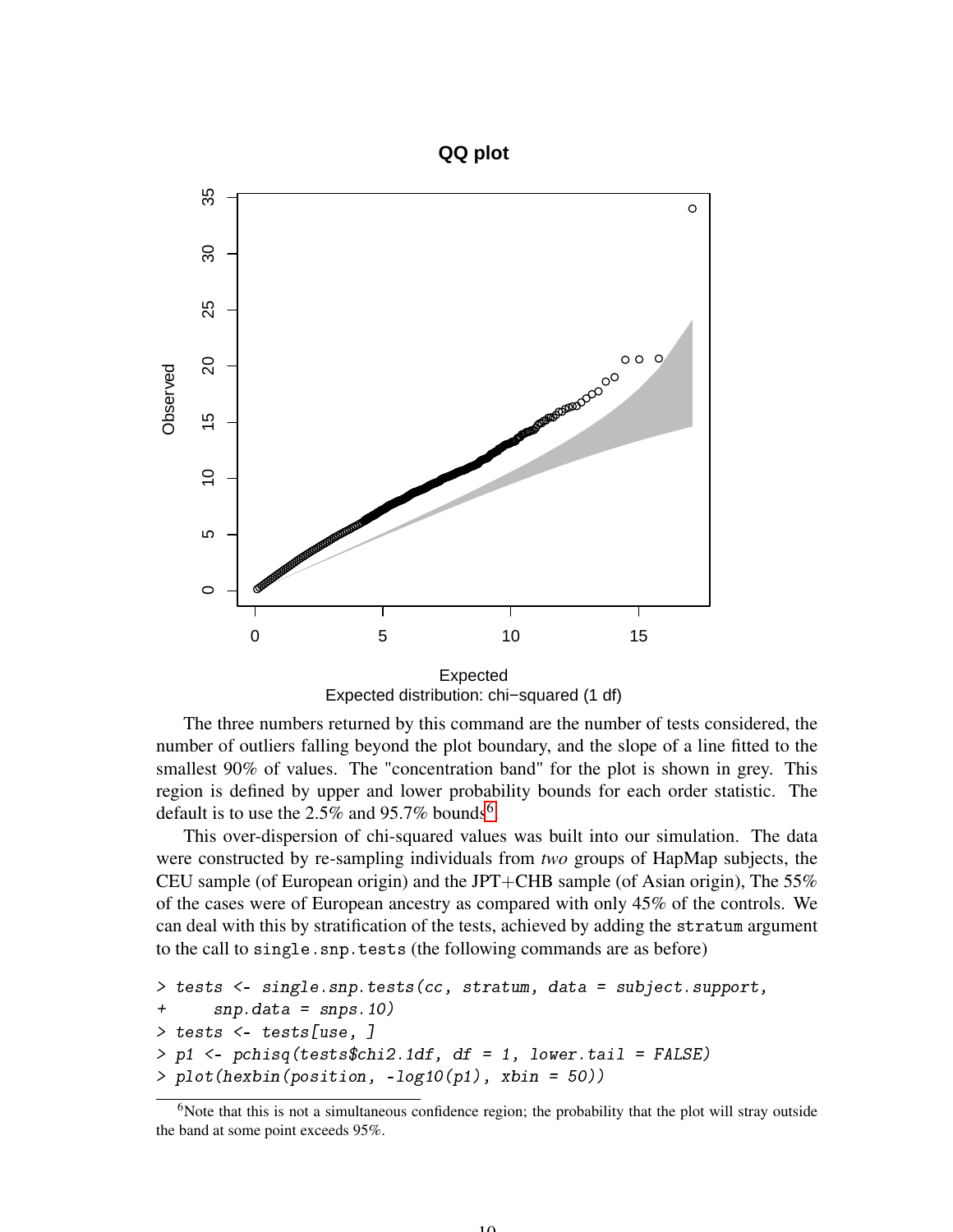

position

**Counts** 

|  | $> qq.chisq(tests\$chi2.1df, df = 1)$ |  |  |  |  |
|--|---------------------------------------|--|--|--|--|
|--|---------------------------------------|--|--|--|--|

|              | omitted  | lambda   |
|--------------|----------|----------|
| 28184.000000 | 0.000000 | 1.006562 |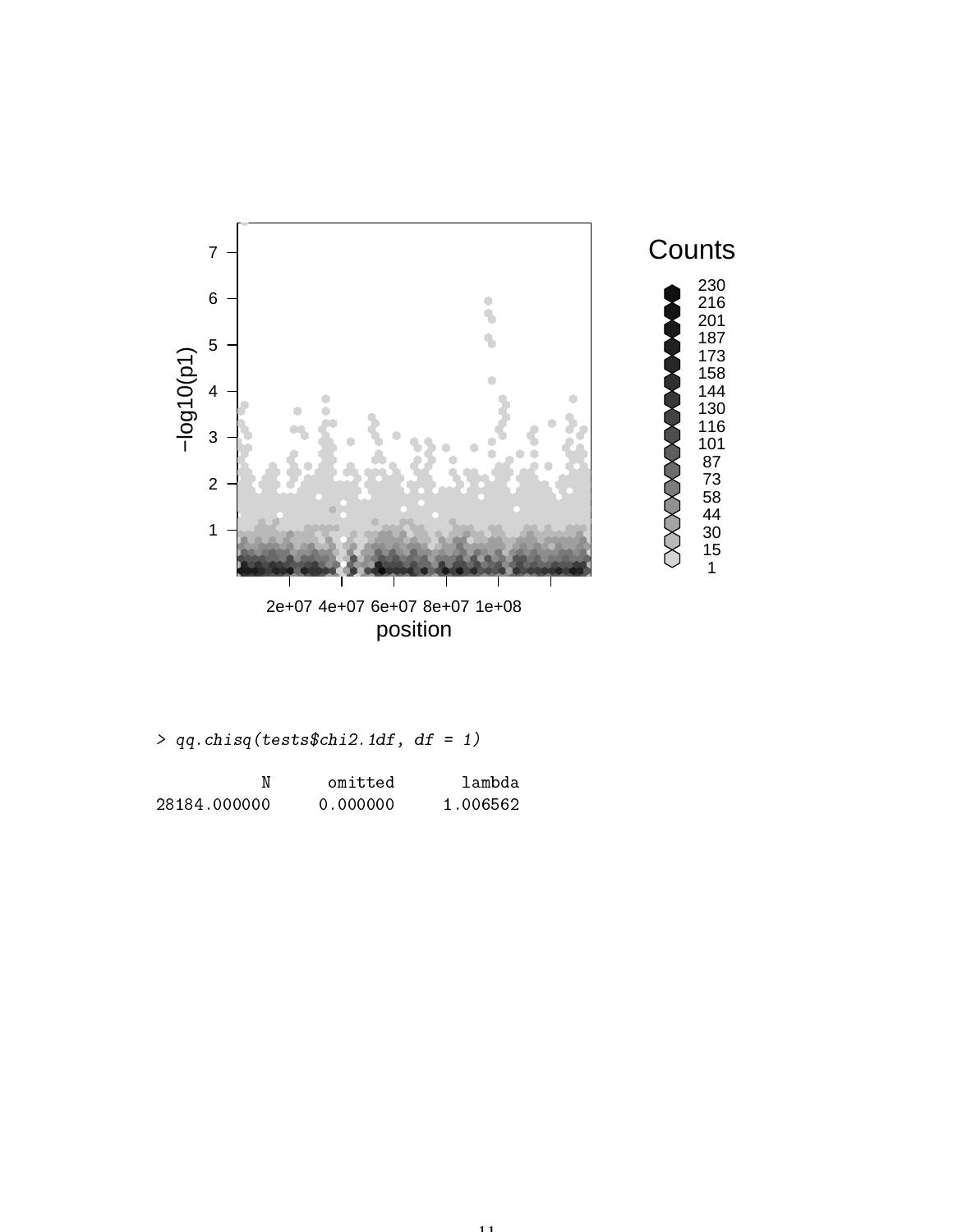

Expected distribution: chi−squared (1 df)

Most of the over-dispersion of test statistics has been removed (the residual is probably due to "cryptic relatedness" owing to the way in which the data were simulated).

Now let us find the names and positions of the most significant 10 SNPs. The first step is to compute an array which gives the positions in which the first, second, third etc. can be found

```
> ord \leq order(p1)
> top10 <- ord[1:10]
> top10
 [1] 459 20174 20175 20173 20170 20171 20172 21134 26269 7981
```
We now list the 1 df *p*-values, the corresponding SNP names and their positions on the chromosome:

```
> names <- rownames(tests)
> p1[top10]
 [1] 2.336964e-08 1.206772e-06 2.179028e-06 3.296406e-06 6.248970e-06
 [6] 8.306560e-06 5.478332e-05 1.340763e-04 1.411405e-04 1.485893e-04
> names[top10]
```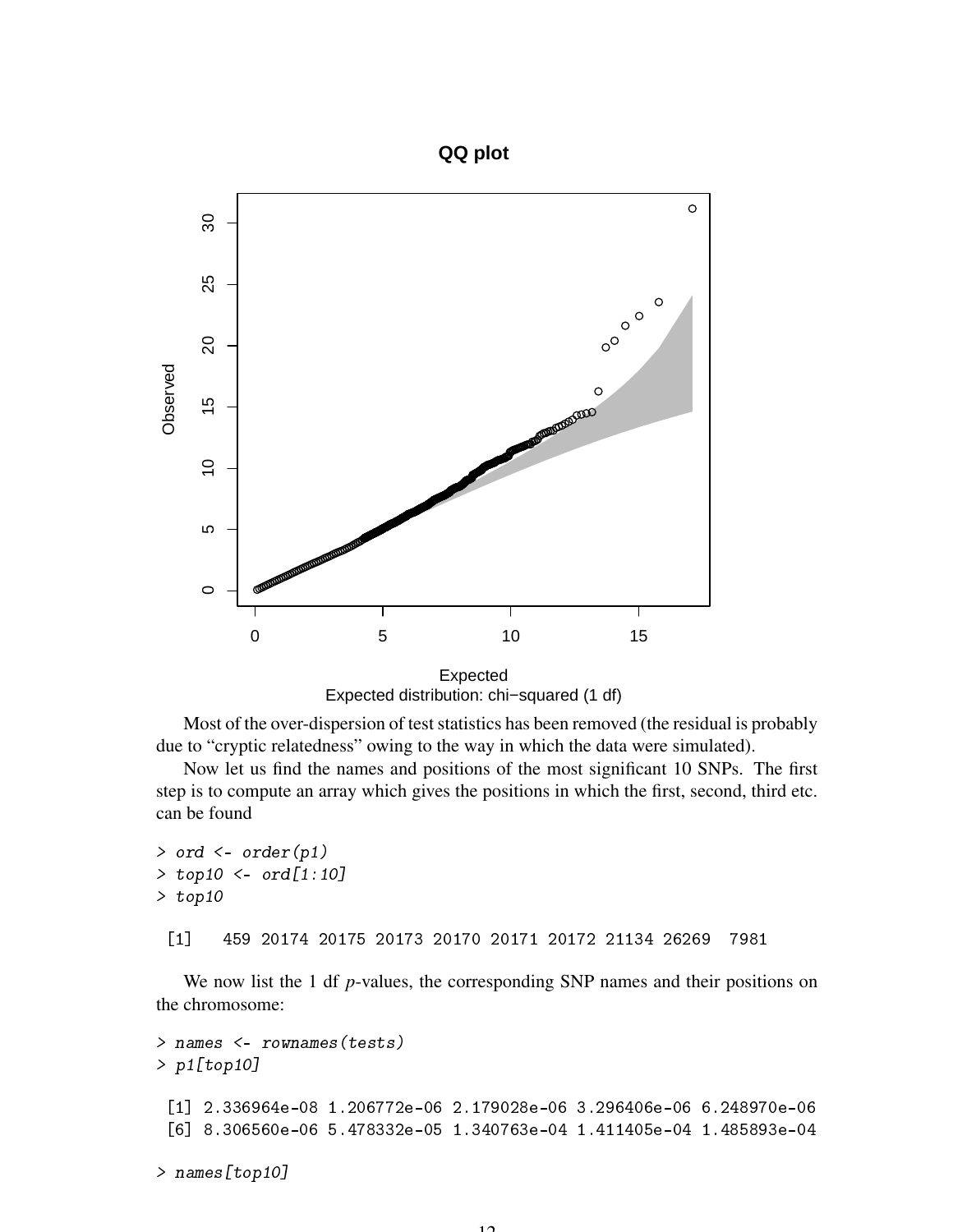```
[1] "rs870041" "rs10882596" "rs7088765" "rs4918933" "rs4918928"
[6] "rs2025850" "rs2274491" "rs17668255" "rs7085895" "rs11596495"
```
> position[top10]

[1] 2075671 97190034 97191413 97189084 97179410 97185949 97186968 [8] 101990691 127661165 33024457

The most associated SNPs lie within 3 small regions of the genome. To concentrate on the rightmost region (the most associated region on the left contains just one SNP), we'll first sort the names of the SNPs into position order along the chromosome and select those lying in the region approximately one mega-base either side of the second most associated SNP:

```
> posord <- order(position)
> position <- position[posord]
> names <- names[posord]
> local <- names[position > 9.6e+07 & position < 9.8e+07]
```
The variable posord contains the permutation necessary to sort SNPs into position order and names and position have now been reordered in this manner. the variable local contains the names of the SNPs in the selected 2 mega-base region. Now create a matrix containing just these SNPs, in position order, and compute the linkage disequilibrium (LD) between them:

```
> snps.2mb \leq snps.10[, local]
> ld.2mb <- ld.snp(snps.2mb)
Information: The input contains 999 samples with 371 snps
```
... Done

A plot of the  $D'$  values across the region may be written to a file (in encapsulated postscript format) as follows:

```
plot(ld.2mb, file="ld2.eps")
```
This can be viewed (outside R) using a postscript viewer such as "gv" or "ggv". Alternatively it can be converted to a .pdf file and viewed in a pdf viewer such as "acroread". The associated SNPs fall in a region of tight LD towards the middle of the plot.

Next we shall estimate the size of the effect at the most associated SNPs for each region (rs870041, rs7088765, rs1916572). In the following commands, we extract this SNP from the matrix as a numerical variable (coded 0, 1, or 2) and then, using the  $g1m()$ function, carry out a logistic regression of case–control status on this numerical coding of the SNP and upon stratum. The variable stratum must be included in the regression in order to allow for the different population structure of cases and controls. We first attach subject.support so that we can refer to cc and stratum variables directly:

```
> attach(subject.support)
> top <- snps.10[, "rs870041"]
> top <- as.numeric(top)
> glm(cc \sim top + stratum, family = "binomial")
```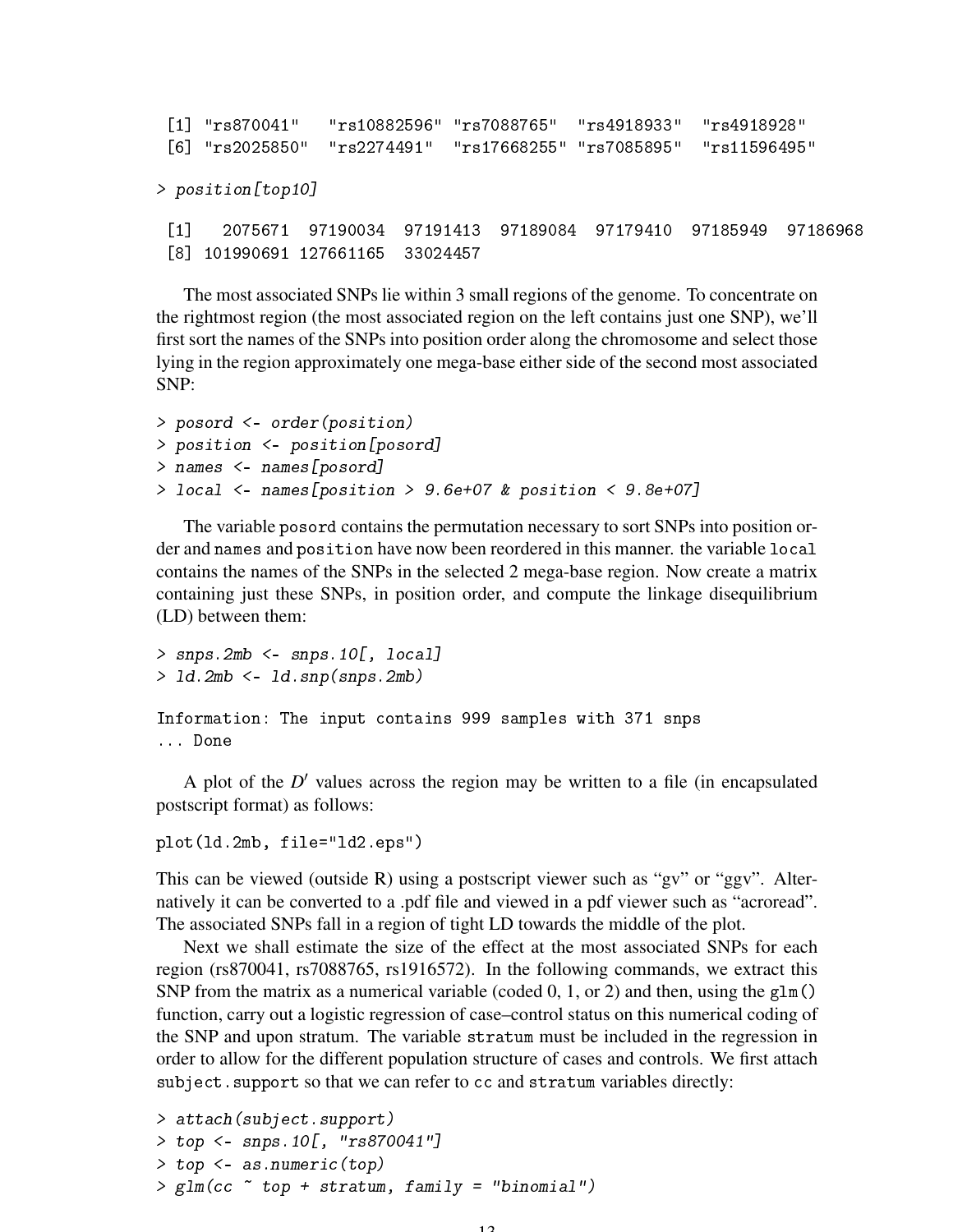```
Call: glm(formula = cc \tilde{c} top + stratum, family = "binomial")
Coefficients:
  (Intercept) top stratumJPT+CHB
      -0.8953 0.5048 -0.2453Degrees of Freedom: 998 Total (i.e. Null); 996 Residual
Null Deviance: 1385
Residual Deviance: 1345 AIC: 1351
```
The coefficient of top in this regression is estimated as 0.5048, equivalent to a relative equivalent to a relative risk of  $exp() = 1.657$ . For the other top SNPs we have:

```
> top2 <- snps.10[, "rs7088765"]
> top2 <- as.numeric(top2)
> glm(cc \sim top2 + stratum, family = "binomial")Call: glm(formula = cc \sim top2 + stratum, family = "binomial")
Coefficients:
   (Intercept) top2 stratumJPT+CHB<br>1.0238 -0.4097 -0.4097
                   مست 1001 - top2<br>1978 -0.4097 -0.4978
Degrees of Freedom: 998 Total (i.e. Null); 996 Residual
Null Deviance: 1385
Residual Deviance: 1358 AIC: 1364
> top3 <- snps.10[, "rs1916572"]
> top3 <- as(top3, "numeric")
> glm(cc \sim top3 + stratum, family = binomial)Call: glm(formula = cc top3 + stratum, family = binomial)
Coefficients:
   (Intercept) top3 stratumJPT+CHB
      -0.4752 0.3783 -0.2189
Degrees of Freedom: 986 Total (i.e. Null); 984 Residual
  (12 observations deleted due to missingness)
Null Deviance: 1368
Residual Deviance: 1350 AIC: 1356
```
So the relative risks are, respectively,  $\exp(-0.4097) = 0.664$  and  $\exp(0.3783) =$ 1.460.

Finally you might like to repeat the analysis above using the 2 df tests. The conclusion would have been much the same. A word of caution however; with real data the 2 df test is less robust against artifacts due to genotyping error. On the other hand, it is much more powerful against recessive or near-recessive variants.

14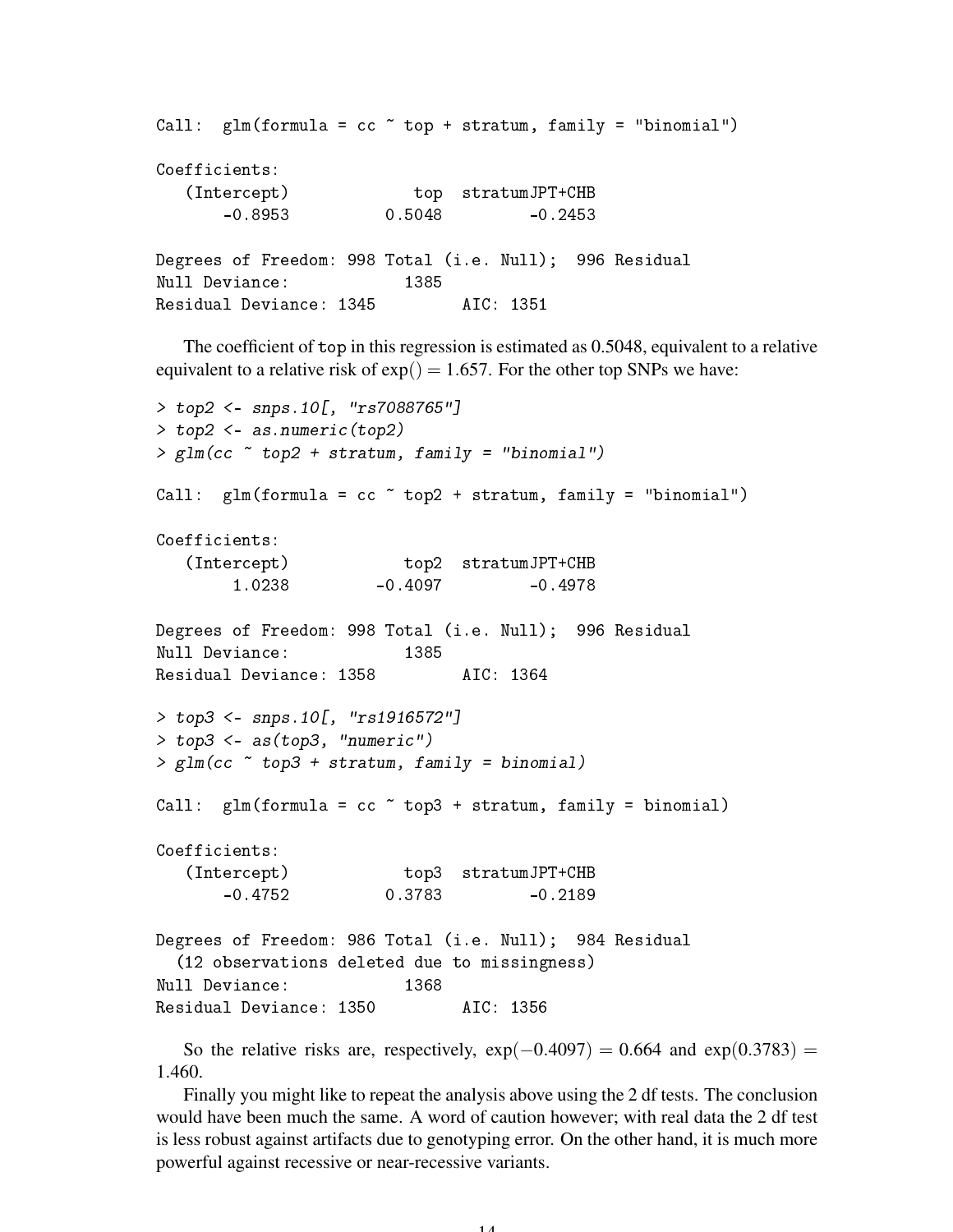#### Advanced topics: multi-locus tests

There are two other functions for carrying out association tests (snp. lhs. tests() and snp.rhs.tests()) in the package. These are somewhat slower, but much more flexible. For example, the former function allows one to test for differences in allele frequencies between more than two groups. An important use of the latter function is to carry out tests using *groups* of SNPs rather than single SNPs. We shall explore this use in the final part of the exercise.

A prerequisite to multi-locus analyses is to decide on how SNPs should be grouped in order to "tag" the genome rather more completely than by use of single markers. The snpMatrix package will eventually contain tools to compute such groups, for example, by using HapMap data. The function ld.snp(), which we encountered earlier, will be an essential tool in this process. However this work is not complete and, for now, we demonstrate the testing tool by grouping the 27,828 SNPs we have decided to use into 20kB blocks. The following commands compute such a grouping, tabulate the block size, and remove empty blocks:

```
> blocks <- split(posord, cut(position, seq(1e+05, 135300000, 20000)))
> bsize <- sapply(blocks, length)
> table(bsize)
bsize
 0 1 2 3 4 5 6 7 8 9 10 11 12 13 14 15 16 17 18 19
803 732 895 869 801 665 581 417 316 192 170 102 72 41 43 20 13 9 5 5
20 21 22 24
 1 6 1 1
> blocks <- blocks[bsize > 0]
```
You can check that this has worked by listing the column positions of the first 20 SNPs together with the those contained in the first five blocks

```
> posord[1:20]
 [1] 1 2 3 4 5 6 7 8 9 10 11 12 13 14 15 16 17 18 19 20
> blocks [1:5]$^{\textdegree} (1e+05,1.2e+05]^{\textdegree}[1] 1 2 3
$(1.2e+05, 1.4e+05][1] 4
$(1.4e+05, 1.6e+05][1] 5 6 7 8 9 10
$(1.6e+05, 1.8e+05][1] 11 12 13 14
$(1.8e+05, 2e+05][1] 15 16 17 18
```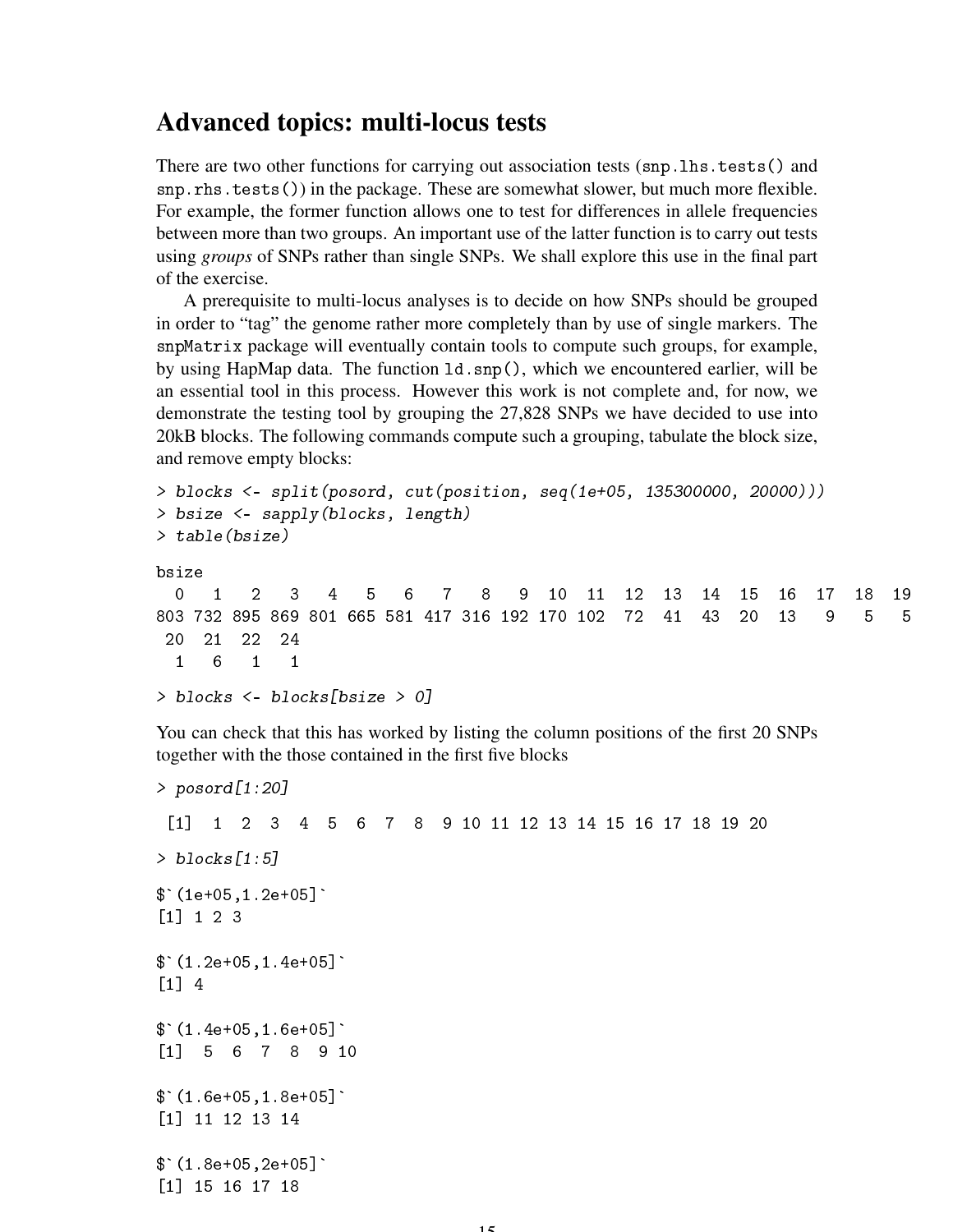Note that these positions refer to the reduced set of SNPs after application of the filter on MAF and HWE. Therefore, before proceeding further we create a new matrix of SNP genotypes containing only these 27,828:

```
> snps.use <- snps.10[, use]
> remove(snps.10)
```
The command to carry out the tests on these groups, controlling for the known population structure differences is

```
> mtests <- snp.rhs.tests(cc ~ stratum, family = "binomial",
+ data = subject.support, snp.data = snps.use, tests = blocks)
> summary(mtests)
```

| Chi.squared    | Df Df.residual  |                |
|----------------|-----------------|----------------|
| Min. : 0.000   | Min. : 1.000    | Min. :771.0    |
| 1st Qu.: 1.273 | 1st Qu.: 2.000  | 1st Qu.: 935.0 |
| Median : 3.163 | Median: $4.000$ | Median : 957.0 |
| Mean : 4.161   | Mean : 4.148    | Mean : 951.1   |
| 3rd Qu.: 5.995 | 3rd Qu.: 6.000  | 3rd Qu.: 974.0 |
| Max. : 32.290  | $Max.$ : 24.000 | Max. : 995.0   |

The first argument, together with the second, specifies the model which corresponds to the null hypothesis. In this case we have allowed for the variation in ethnic origin (stratum) between cases and controls. We complete the analysis by calculating the *p*– values and plotting minus their logs (base 10):

```
> pm <- pchisq(mtests$Chi.squared, mtests$Df, lower.tail = FALSE)
> plot(hexbin(-log10(pm), xbin = 50))
```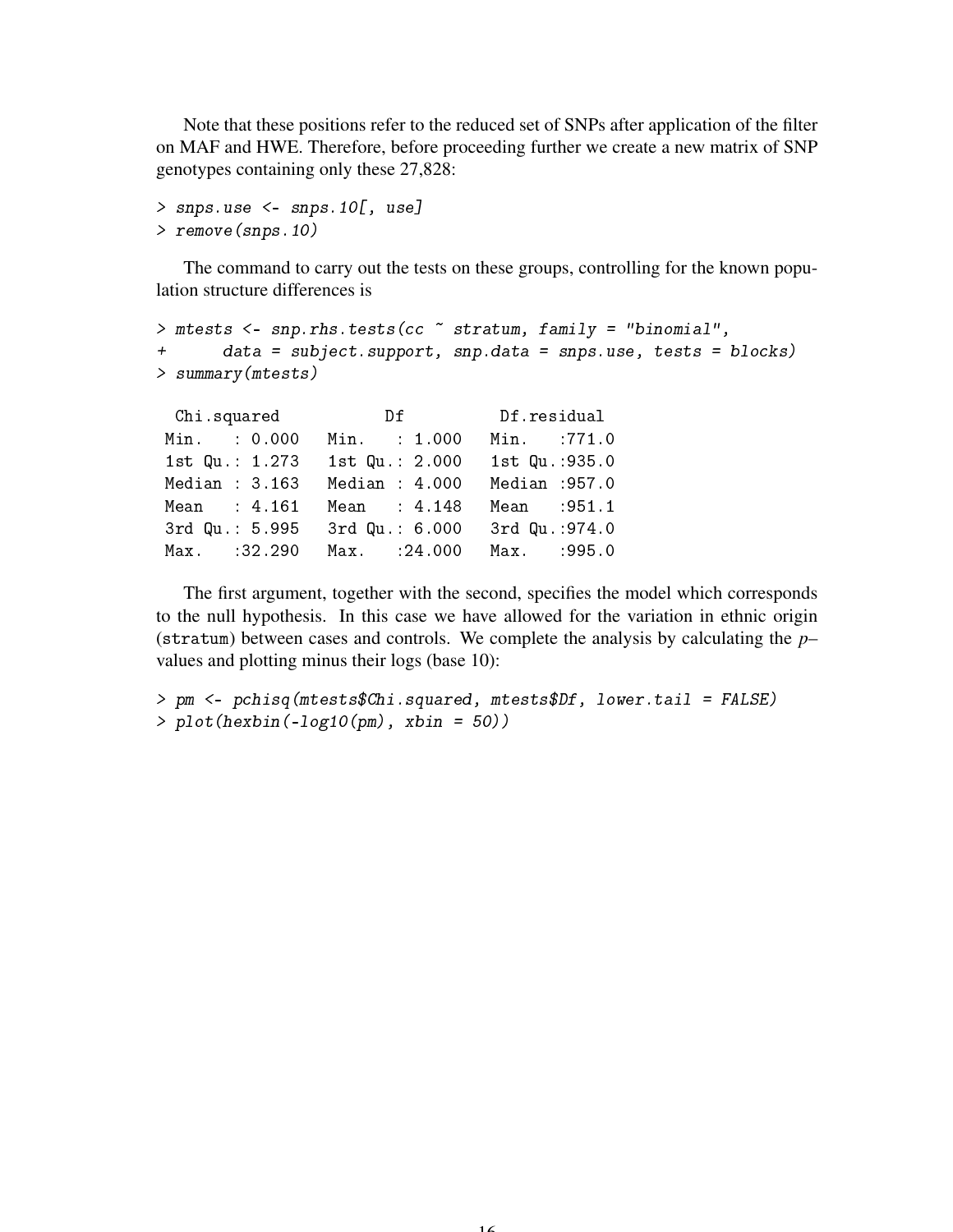

The same associated region is picked out, albeit with a rather larger *p*-value; in this case the multiple df test cannot be powerful as the 1 df test since the simulation ensured that the "causal" locus was actually one of the SNPs typed on the Affymetrix platform. QQ plots are somewhat more difficult since the tests are on differing degrees of freedom. This difficulty is neatly circumvented by noting that −2log *p* is, under the null hypothesis, distributed as chi-squared on 2 df:

 $> qq.chisq(-2 * log(pm), df = 2)$ 

|             | omitted  | lambda   |
|-------------|----------|----------|
| 5957.000000 | 0.000000 | 1.037329 |